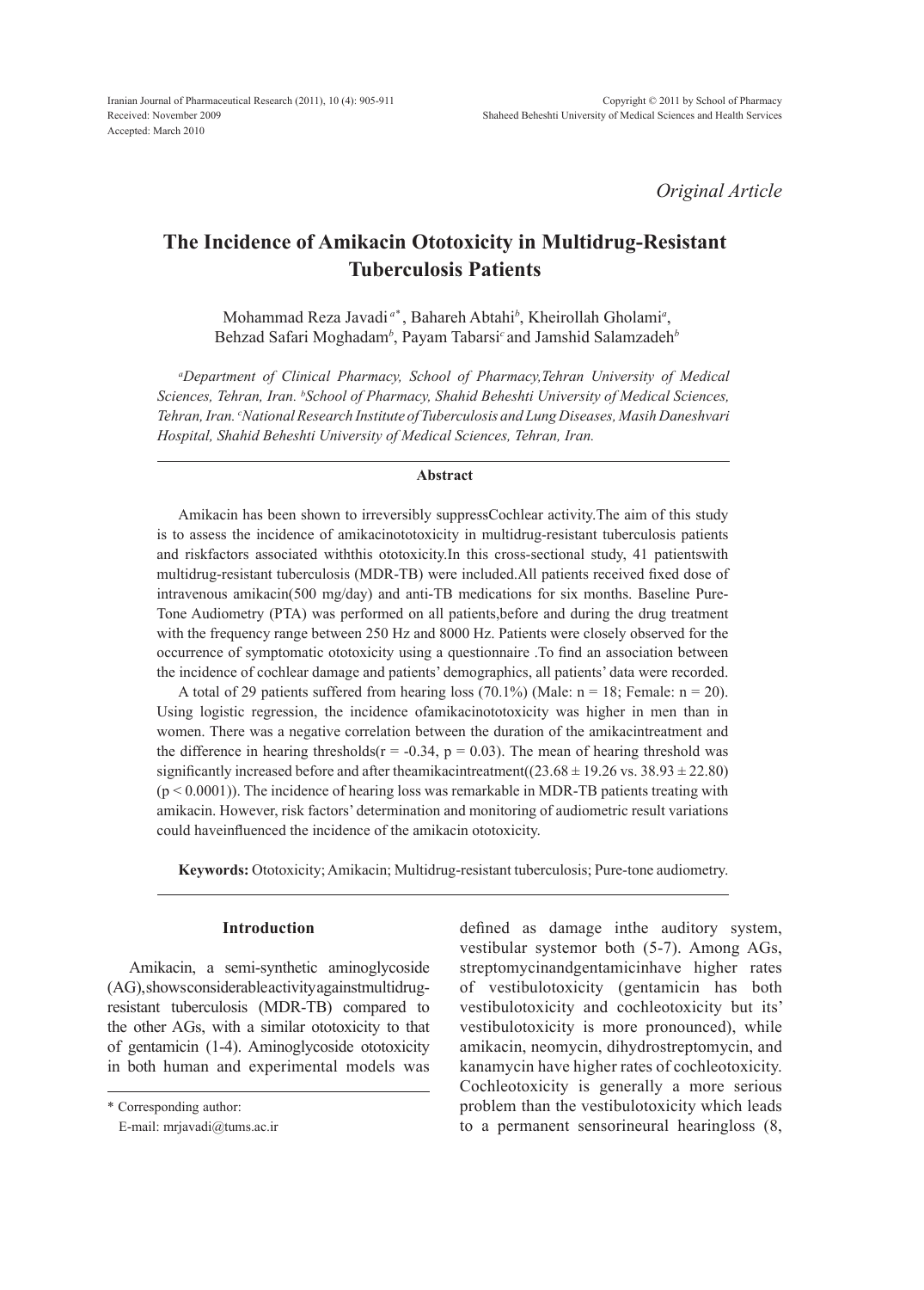9). Studies showed thatthis toxicity affects audiometrically detectable high-frequency hearing earlier than low-frequency oneswhich encompass the speech (10-13).

MDR-TB was defined as a high-level resistance to both isoniazidand rifampin, with or without resistance to other anti-TBdrugs (14). Chemotherapy of MDR-TB is based on the administration of first-line oral drugs combined with the additional injectable aminoglycosides (AGs), fluoroquinolones, oral bacteriostatic second-line drugs, and anti tuberculosisagents with unclear efficacy (15). However, treatment usually involves potentially toxic drugs andas a result, it is controversial whetherthe MDR-TB is treatable or not (16-21).

Different factors, such as lack of adequate audiological testing technology and lack of standards for hearing loss, which consider differentauditory thresholds for ototoxicity, emerge a need forfurther investigations (10). To our knowledge, this is one of the first studies that investigatesthe relationship between patients' characteristics and the incidence of the amikacinototoxicity in MDR-TBthus,there is a little data related to the incidence of the ototoxicity of amikacin in this group ofpatients. The aim of this study was to investigate the incidence of ototoxicity in MDR-TB patients and study the risk factors that would influence thistoxicity.

### **Experimental**

All 41 patients receiveda fixed dose of intravenous amikacin(500 mg daily as 30 min IV infusion over 30 min) combined with the secondand third-line drugs for MDR-TBthrough six months. Those patients with any pre-treatment evidence of hearingloss (congenital deafness) and congenital abnormalities and also patients with evidence of infective pathology in ear (meningitis,chronic otitis media), surgical procedures and the ones using concomitant ototoxic drugs were excluded from our study.

Baseline Pure-Tone Audiometry (PTA) was performed on all patients before and during the drug treatment. Baseline puretone audiograms between 250 Hz and 8000 Hz were performed for all the patients in

anacoustic room.They were observed closely for the occurrence of symptomatic ototoxicity including deafness,tinnitus and dizziness using questionnaires and consultations with the medical specialist. All information regarding to the patients' profile,the relation between amikacin and the incidence ofototoxicity, the way of countering with toxicity (*e.g.*drug discontinuing) and the severity of toxicity, wererecorded.

Ototoxicity is damage to the ear, specifically the cochlea or auditory nerve and sometimes the vestibular system.The criteria used for determining ototoxicity threshold shifted from baseline audiogram were: (I) 20 dB or greater decrease at any one test frequency, (II) 10 dB or greater decrease at any two adjacent frequencies, or (III) loss of response at three consecutivefrequencies.

To investigate the influence ofdemographics, renal and liver functions and concomitant medications on amikacinototoxicity, all the patients' data were recorded on MDR-TB patient sheets at the baseline and during the treatment.

Continuous data were tested for normal distribution by the Kolmogorov-Smirnov test. An independent sample t-test was used for data in normal distribution and the Mann-Whitney U-test was used for data in abnormal distribution. Continues data are presented as mean  $\pm$  SD and range, according to variable distribution. Logistic regression was performed to investigate the probability that a person has a ototoxicity within a specified time period predicted from knowing of the person›s age, sex, body mass index, cigarette smoking, nationality andhistory of ototoxicity (baseline hearing threshold  $> 25$  dB), renal and liver functions.Analysis of the relation between the variables with increase in hearing threshold was performed using multiple regressions. Statistical analysis of data was performed by  $\chi^2$  test (chi-square test) and the Fisher exact probability test (2-tailed); p-valuesless than 0.2 were considered statically significant. Statistical analysis was performed using SPSS software for windows (version 10 USA).

## **Results and Discussion**

A total of 41 patients were enrolled in our study (Male:  $n = 20$ ; Female:  $n = 21$ ) with age group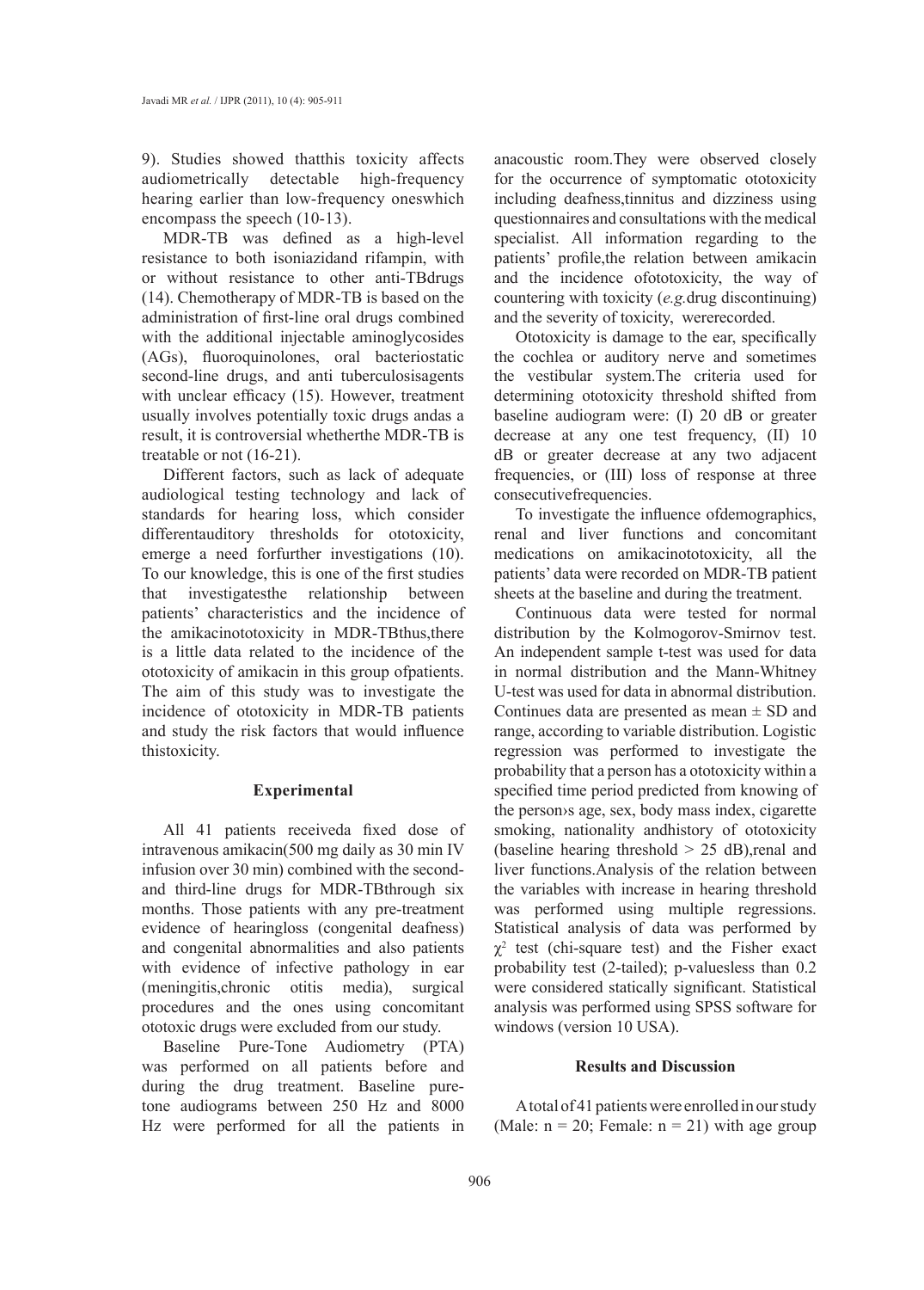| <b>Characteristics</b>                     | Whole patients $(n = 41)$    | Patients with ototoxicity ( $n = 29$ ) |
|--------------------------------------------|------------------------------|----------------------------------------|
| Age (years)                                | $(15-74)$ 38.29 $\pm$ 17.05  | $(15-74)$ 41.13 $\pm$ 18.13            |
| Sex (F/M)                                  | 21/20                        | 11/18                                  |
| Weight $(Kg)$                              | $(34-80)$ 49.13 $\pm$ 10.10  | $(34-80)$ 49.45 $\pm$ 11.54            |
| BMI $(Kg/m2)$                              | $(12-34)$ 19.2 $\pm$ 4.06    | $(12-34)$ 18.95 $\pm$ 5.02             |
| Nationality (Afghani/Iranian)              | 20/21                        | 17/12                                  |
| Duration of treatment with amikacin (days) | $(13-131)$ 45.07 $\pm$ 27.67 | $(13-102)$ 35.97 $\pm$ 19.55           |
| Cigarette smoking                          | 9                            | 8                                      |
| Drug abuse                                 | 7                            | 6                                      |
| Alcohol consumption                        | 3                            | 3                                      |
| History of the pervious ototoxicity        | 19                           | 17                                     |
| Concomitant medications (in/de)            | 32/9                         | 23/6                                   |
| Renal impairment                           |                              | 1                                      |
| Liver impairment                           | 9                            | 7                                      |

**Table 1.** Patients' characteristics.

F: Female; M: Male; Concomitant medications, in: Increase the amikacin blood concentrations (*e.g.* NSAIDS); Concomitant medications, de: Decrease the amikacin blood concentrations (*e.g*. Penicillins); Data about the history of ototoxicity was obtained by patients' interview at the beginning of study.

between 15 to 74 years  $(38.29 \pm 17.05)$ , who had confirmed MDR-TB from July 2003 to June 2004 (45.07  $\pm$  27.67 days) in Masih Daneshvari Hospital located in Iran. The mean time for the investigation of ototoxicity incidence was 3 months.Twenty-nine of 41amikacin recipients (70.1%) experienced decreases of at least 20dB on at least one occasion; 10dB or greater decrease at any two adjacent frequencies, or loss of response at three consecutive frequencies. There was no difference in the mean daily dose administered to inpatient populations with or without toxicity (500 mg/day). Demographics of whole patients and also the ones with ototoxicity, according to the possible potentially contributing factors, are shown in Table1.

Thehearing impairment was bilateral in 18 patients (62.06%) and unilateral in 11 patients  $(n = 6, right)$  right ear and  $n = 5$ , left ear). The severity of ototoxicityvaried widely from patient to patient (mild ototoxicity: about 44.83%; moderate ototoxicity: 17.24%; moderately severe ototoxicity: 24.14%; severe ototoxicity: 10.34%; profound ototoxicity: 3.45% ).

To investigate the relationship betweenthe individual demographics and the incidence of ototoxicity, patients were divided in two groups: those with ototoxicity ( $n = 29$ ) and those without ototoxicity ( $n = 12$ ). The effect of Weight, BMI, concomitant medications, cigarette smoking and alcohol use were not significant between two groups ( $p > 0.2$ ), while there was a significant difference in terms of sex, nationality and the pervious history of ototoxicity between patients with auditory toxicity and those with no change in audiograms ( $p < 0.2$ ) (Table 2). After investigating the interactions of these factors (age, sex, nationality and the pervious history of ototoxicity) (Table3), logisticregression test was performed. According to the final model, the only factor that showed a significant association with the development of ototoxicity was sex where men were more prone to ototoxicity than women (90% vs. 52.38%) (Equation 1).

 $(X = 1$ *, men and*  $X = 2$ *, women*)

Pr ob. ototoxicity

 $\overline{Pr}$  ob. No ototoxicity = 0.095  $\times e^{-2.1} X_1$ 

The hearing thresholds before and after the drug treatment were not different significantly in association with age, weight, BMI, history of ototoxicity, concomitant medications, drug abuse or cigarette smoking ( $p > 0.2$ ), while hearing threshold was influenced by sex and the length of amikacintreatment and also the factor of having Afghani nationality ( $p < 0.2$ )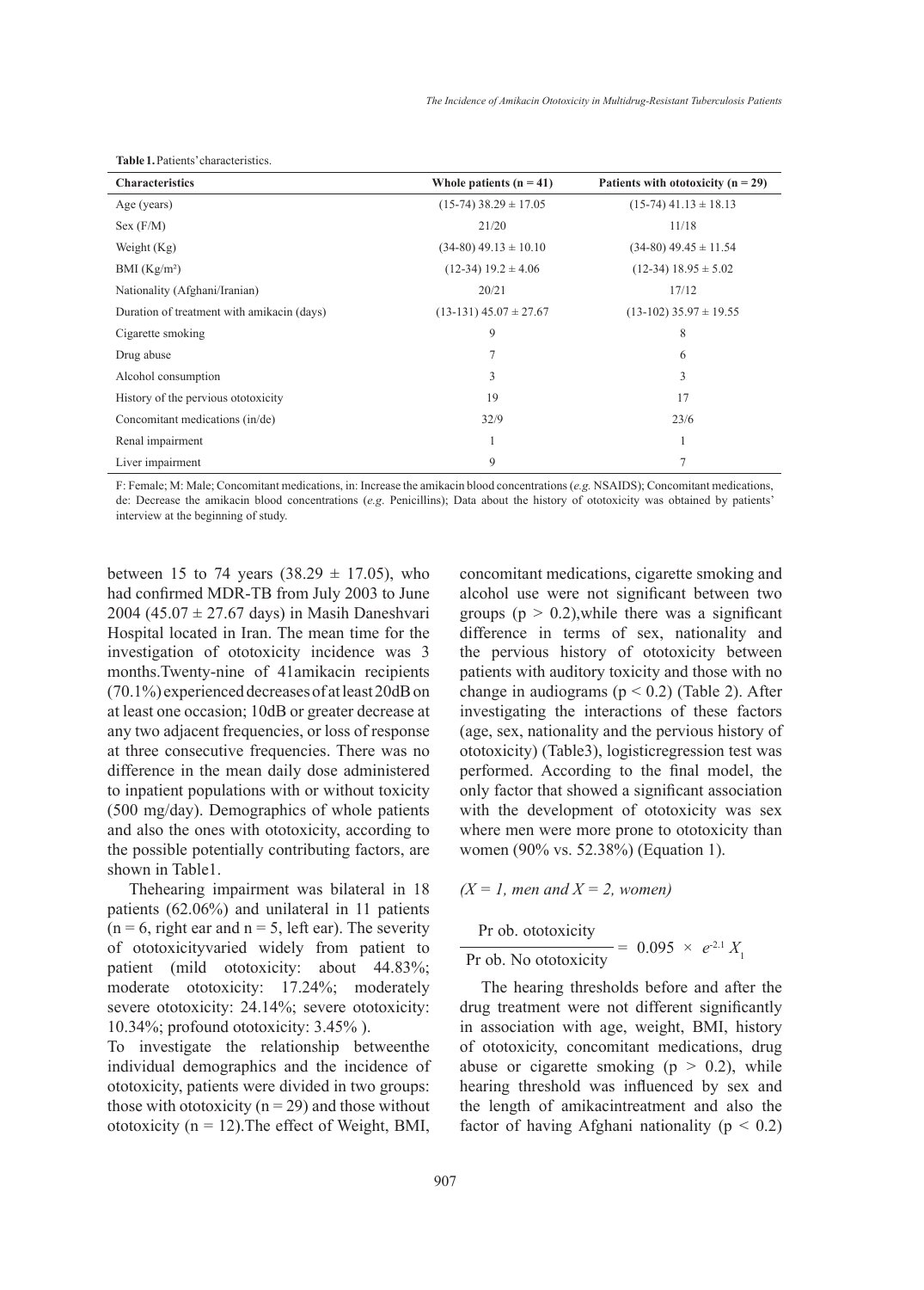| <b>Table 2.</b> The relationship between the risk factors and the incidence of ototoxicity. |  |  |
|---------------------------------------------------------------------------------------------|--|--|
|---------------------------------------------------------------------------------------------|--|--|

| <b>Factors</b>                  | <b>Test</b>          | p-value |
|---------------------------------|----------------------|---------|
| Age (years)                     | Mann-Whitney         | 0.2     |
| Sex (F/M)                       | Chi-square           | 0.008   |
| Weight $(Kg)$                   | Mann-Whitney         | 0.96    |
| BMI $(Kg/m2)$                   | Mann-Whitney         | 1       |
| Nationality (Afghanian/Iranian) | Chi-square           | 0.14    |
| History of Ototoxicity          | Chi-square           | 0.014   |
| Concomitant medications (in/de) | Fisher's Exact test  |         |
| Drug abuse                      | Fisher 's Exact test | 0.65    |
| Cigarette smoking               | Fisher's Exact test  | 0.24    |
| Renal impairment                | Chi-square           | 0.85    |
| Liver impairment                | Fisher's Exact test  | 0.45    |

F: Female; M: Male; BMI: Body Mass Index; in: Increase the amikacin blood concentrations (*e.g.* NSAIDS); de: Decrease the amikacin blood concentrations (*e.g*. Penicillins).

(Table 4). Using multiple regression, there was a linear relationship between the duration of amikacintreatment and the difference in hearing thresholds ( $r = -0.34$ ,  $p = 0.03$ ); the meanofhearing thresholdwassignificantlyincreasedafter theamikacin treatment (23.68 ± 19.26 *vs.* 38.93  $\pm$  22.80, p < 0.0001).

In this study, age, cigarette smoking or drug abuse, do not significantly associate with the incidence and progress of cochleotoxicity, while similar to Black *et al.* study, our patients who were previously treated with amikacin, were more likely to develop hearing loss (20).

The Naranjo adverse drug reaction (ADR) probability scale was used and a score of 7 was obtained, indicating a probable ADR from amikacin. There were significant advances in understanding the mechanisms underlying the aminoglycoside ototoxicity in the past decade. It is now possible to identify the individuals with a genetic susceptibility to aminoglycoside ototoxicity, which can prevent a significant proportion of cases with hearing loss after aminoglycoside exposure. The knowledge resulting from studies has also expanded understanding the role of reactive oxygen species in a broad range of inner ear pathologies. In practical terms, knowledge of the mechanism will drive the design of novel rational therapeutic interventions. The amelioration of adverse effects of aminoglycosides will have far reaching implications for the safe use of drugs whose

primary efficacy is unquestioned.

The cochleotoxicityof AGsis not easily detectable and is mostly not with any clinical symptoms; while there isno recommendation for therapeutic drug monitoring in MDR-TB patients using amikacin. In this study, 29 patients among 41 (70.1%) experienced ototoxicity detected by 20dB or greater decrease at any one test frequency, 10dB or greater decrease at any two adjacent frequencies, or loss of response at three consecutive frequencies using serial audiograms. This decrease in standard PTA had an interindividual variability between 6 and 50dB, compared to Duggal *et al.* study with similar hearing losscriteria in MDR-TB patients receiving second line AGs (Amikacin, capreomycin, kanamycin) where 18.7% of patients developed sensorineural hearing loss (15). De Jager *et al.* study showed hearing loss in 13 MDR-TB patients (21.3%) out of 70 using streptomycin, amikacin or kanamycin with decrease in 20dB at any one test frequency or 15dB at two or more consecutive frequencies (23). Studies in cystic fibrosis patients showed that the incidence of AGototoxicitywas 17% and 24%, respectivelywith a different hearing loss standard criteria: decrease in 15dB to 20dB at two or more consecutive frequencies in comparison with the decrease in 15dB any one test frequency (22, 24). The incidence of ototoxicity in patients with Gram-negative infections treated with amikacinwas 28.5%, however the decrease in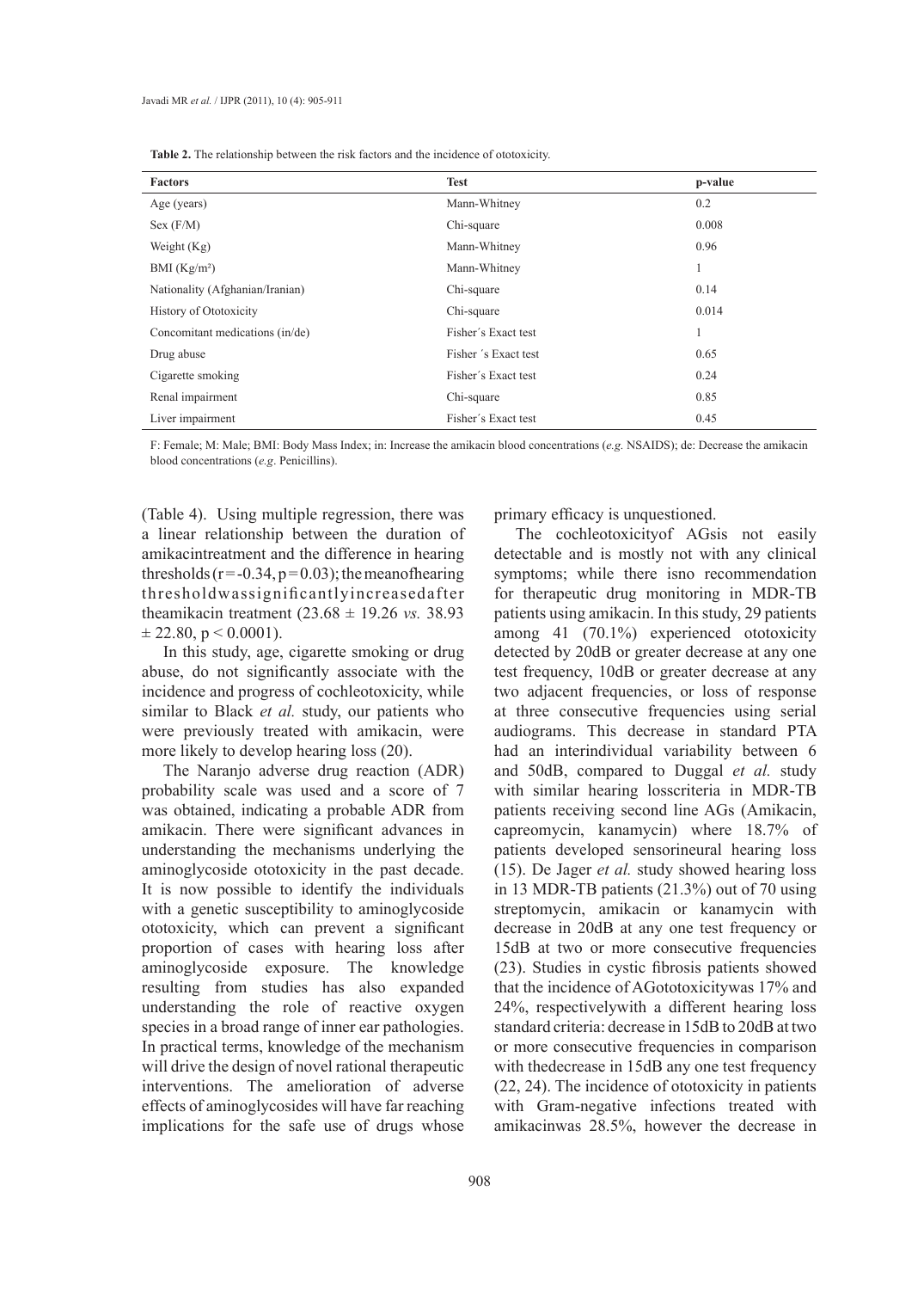| <b>Factors</b>                              | <b>Test</b>  | p-value   |
|---------------------------------------------|--------------|-----------|
| Age X Sex                                   | Mann-Whitney | <b>NS</b> |
| <b>Age X Nationality</b>                    | Mann-Whitney | 0.003     |
| Age X History of Ototoxicity                | Mann-Whitney | <b>NS</b> |
| <b>Nationality X Sex</b>                    | Chi-square   | <b>NS</b> |
| <b>History of Ototoxicity X Sex</b>         | Chi-square   | 0.02      |
| <b>History of Ototoxicity X Nationality</b> | Chi-square   | NS        |

**Table 3.**The relationship between the risk factors and the incidence of ototoxicity.

NS: Not Significant.

15dB at any one test frequency considered as drug toxicity (25). The lack of acceptable standards to determine the hearing loss leads to differences in the result of our study,in comparison with other studies. Symptomatic ototoxicity including deafness, tinnitus and dizziness did not occur in our patients and most of them were not aware of their hearing loss, even when this decrease reached to lower frequencies.

Our results showed that the difference of hearing threshold, before and after the treatment, was negatively correlated with the duration of amikacintreatment.The severity of the hearing loss was decreased by the time. Interestingly, this finding was a contrast to other studies which reported thatby an increaseinamikacin administration days, the severity of hearing loss had increased (22, 24). Our finding could be explained bythe fact that cochleotoxicityleads to a destruction of cochlear hair cells by generating oxygen and nitrogen free-radical species, which initiate an apoptosisintrinsic pathway cascade in hair cells (26-28). However,one study in an animal model, showed that following chronic AG ototoxicity regulatory systems including high expression of Fas protein wouldcontrol the hair cells apoptosis. In addition,through increasing the duration of treatment, there will be an increase inthe uptake of drug by cochlear outer and innerhair cells (OHCs, IHCs) and also a biphasic release from these cells, thus, free radicals generated throughcochleotoxicity would be removed bydetoxicant systems and the repeated AG exposure could cause the "upregulation" of detoxicant systems in the OHCs and/or IHCs (24).

Different studies investigated risk factors including largetotal daily dose, repeated courses of treatment, length of treatment, pervious ototoxicity history, renal function, age, sex, extracellular fluid volume,hematocrit and body mass index contributing to ototoxicity of AGs (22, 24, 25, 30-34). To our knowledge, this is one of the first studies that evaluated the influence of these factors in MDR-TB patients receiving AG.In addition, our study–like thestudy of Braza*et et al.* showed the higher incidence of ototoxicity in men in comparison withwomen (the incidence of hearing loss in men was about 8.2 times more than women) (25).One reason for our finding could be the low rate of elimination and longerhalflife of AGs in men comparing to women (34, 35).

Our patients received amikacin only for a course andas a result, we could not find a relationship between amikacin ototoxicity and repeated courses of treatment. In addition, total daily dose of amikacin was not large and was similar in patients with or without toxicity (500 mg/day), which could not be considered as a variable. Since only one patient in ototoxic groupexperienced renal failure during the therapy,we could not conclude whetherthe renal disease is a predisposing factor for ototoxicity. A disadvantage of these studies was that we did not obtain amikacin serum levels and serum creatinine for any of our patients. So, interindividualdifferences in amikacin clearance were not evaluated.

In conclusion, as the patients generally had no sign of ototoxicity and were unaware of any hearing loss, they could not be expected to report their hearing loss. The lack of a reliable audiological testing and hearing loss standard determinants, emphasizes the need to observe precautions in patients using amikacin. Our data suggest that it is essential to conduct furtherstudies ina larger population of MDR-TB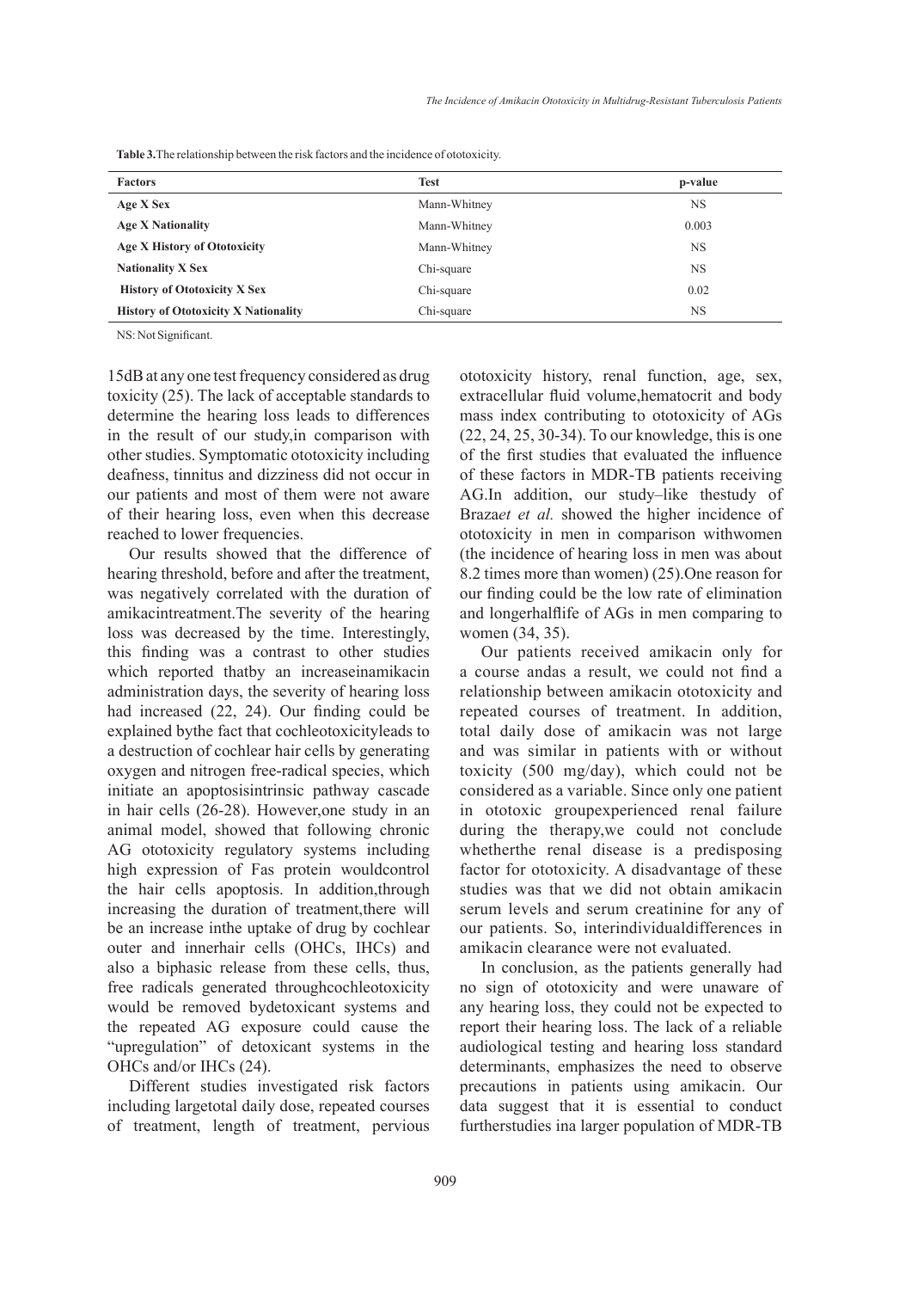| <b>Table 4.</b> The relationship between the risk factors and the increase of hearing threshold. |  |  |  |
|--------------------------------------------------------------------------------------------------|--|--|--|
|--------------------------------------------------------------------------------------------------|--|--|--|

| <b>Factors</b>                         | <b>Test</b>                | p-value |
|----------------------------------------|----------------------------|---------|
| Age (years)                            | Kendall's Rank correlation | 0.37    |
| Sex (F/M)                              | Mann-Whitney               | 0.16    |
| Weight (Kg)                            | Kendall's Rank correlation | 0.91    |
| BMI $(Kg/m2)$                          | Kendall's Rank correlation | 0.851   |
| <b>Nationality (Afghanian/Iranian)</b> | Mann-Whitney               | 0.76    |
| <b>History of ototoxicity</b>          | Mann-Whitney               | 0.34    |
| Concomitant medications (in/de)        | Mann-Whitney               | 0.6     |
| Drug abuse                             | Mann-whitney               | 0.8     |
| Cigarette smoking                      | Mann-whitney               | 0.55    |
| <b>Duration of treatment</b>           | Kendall's Rank correlation | 0.13    |

F: Female; M: Male; BMI: Body Mass Index; in: Increase the amikacin blood concentrations (*e.g.* NSAIDS); de: Decrease the amikacin blood concentrations (*e.g*. Penicillins).

patients who received amikacin to investigate different variables contributed to ototoxicity.

#### **References**

- Chambers Henry F and Sande Merle A. The (1) Aminoglycosides.*Goodman, Gilman's Pharmacological*  Basis of Therapeutics. 9<sup>th</sup> ed. McGraw-Hill, New York (1996) 1103-1117.
- (2) Smith CR. Baughman KL, Edwards CQ, Rogers JF and Lietman PS. Controlled comparison of amikacin and gentamicin. *N. Engl. J. Med*. (1977) 296: 349-353.
- (3) Keating MJ, Bodey GP, Valdivieso M and Rodriguez V. A randomized comparative trial of three aminoglycosides-comparisons of continuous infusions of gentamicin, amikacin and sisomicin combined with carbenicillin in the treatment of infections in neutropenic patients with malignancies. *Medicine (Baltimore)* (1979) 58: 159-170.
- Love LJ, Schimpf SC and Hahn DM. Randomized (4) trial of empiric antibiotic therapy with ticarcillin in combination with gentamicin, amikacin or netilmicin in febrile patients with granulocytopenia and cancer. *Am. J. Med*. (1979) 66: 603-610.
- CR Smith, Baughman KL, Edwards CQ, Rogers JF (5) and Lietman P. Controlled comparison of amikacin and gentamicin. *N. Engl. J. Med*. (1977) 296: 349-353.
- Gailiunas P, Dominguez-Moreno JM, Lazarus JM, (6) Lowrie EG, Gottlieb MN and Merrill JP. Vestibular toxicity of gentamicin. *Arch. Intern. Med*. (1978) 138: 1621-1624.
- (7) Proctor L, Petty B, Lietman P, Thakor R, Glackin R and Shimizu HA. Study of potential vestibulotoxic effects of once daily versus thrice daily administration of tobramycin. *Laryngoscope* (1987) 97: 1443-1449.
- (8) Selimoglu E. Aminoglycoside-Induced Ototoxicity. *Current Pharmaceutical Design* (2007) 13: 119-126.
- (9) Selimoglu E, Kalkandelen S and Erdogan F. Comparative vestibulotoxicity of different

aminoglycosides in the Guinea pigs. *Yonsei Med. J.* (2003) 44: 517-22.

- (10) Brummetti RE and Fox KE. Aminoglycoside-Induced Hearing Loss in Humans. *Atimicrob. Agents Chemother.* (1989) 33: 797-800.
- $(11)$  Crifo S, Antonelli M, Gagliardi M, Lucarelli N and Marcolini P. Ototoxicity of aminoglycoside antibiotics in long-term treatment for cystic fibrosis. *Int. J. Pediatr. Otorhinolaryngol*. (1980) 2: 251-253.
- (12) Moffat DA and Ramsden RT. Profound bilateral sensorineural hearing loss during gentamicin therapy*. J.Laryngol. Otol*. (1977) 91: 511-516.
- (13) Rappaport BZ, Fausti SA, Schechter MA and Frey RH. A prospective study of high-frequency auditory function in patients receiving oral neomycin. *Scand. Audiol*. (1986) 15: 67-71.
- (14) Ormerod LP. Multidrug-resistant tuberculosis (MDR-TB): epidemiology, prevention and treatment. *Br. Med. Bull.* (2005) 73-74: 17–24.
- $(15)$  Duggal P and Sarkar M. Audiologic monitoring of multidrug-resistant tuberculosis patients on aminoglycoside treatment with long term follow-up. *BMC Ear, Nose and Throat Disorders* (2007) 7: 1-7.
- (16) AbbasiNazari M, Kobarfard F, Tabarsie P, Azimi M and Salamzadeh J. Effect of antituberculosis regimen containing ethambutol on serum magnesium level in pulmonary tuberculosis patients. *Iranian J. Pharm. Res*. (2009) 8: 33-36.
- (17) Iseman MD. Treatment of multidrug-resistant tuberculosis. *N. Engl. J. Med.* (1993) 329: 784-91.
- (18) Farmer P, Bayona J and Becerra M. The dilemma of MDR-TB in the global era. *Int. J.Tuberc. Lung Dis.* (1998) 2: 869-76.
- (19) KobarfardF.Tuberculosis and traditional medicine: fighting the oldest infectious disease using the oldest source of medicines. *Iranian J. Pharm. Res*. (2004) 3: 71-72.
- Espinal MA, Dye C, Raviglione M and Kochi A. (20)Rational "DOTS Plus" for the control of MDR-TB. *Int. J. Tuberc. Lung Dis.* (1999) 3: 561-3.